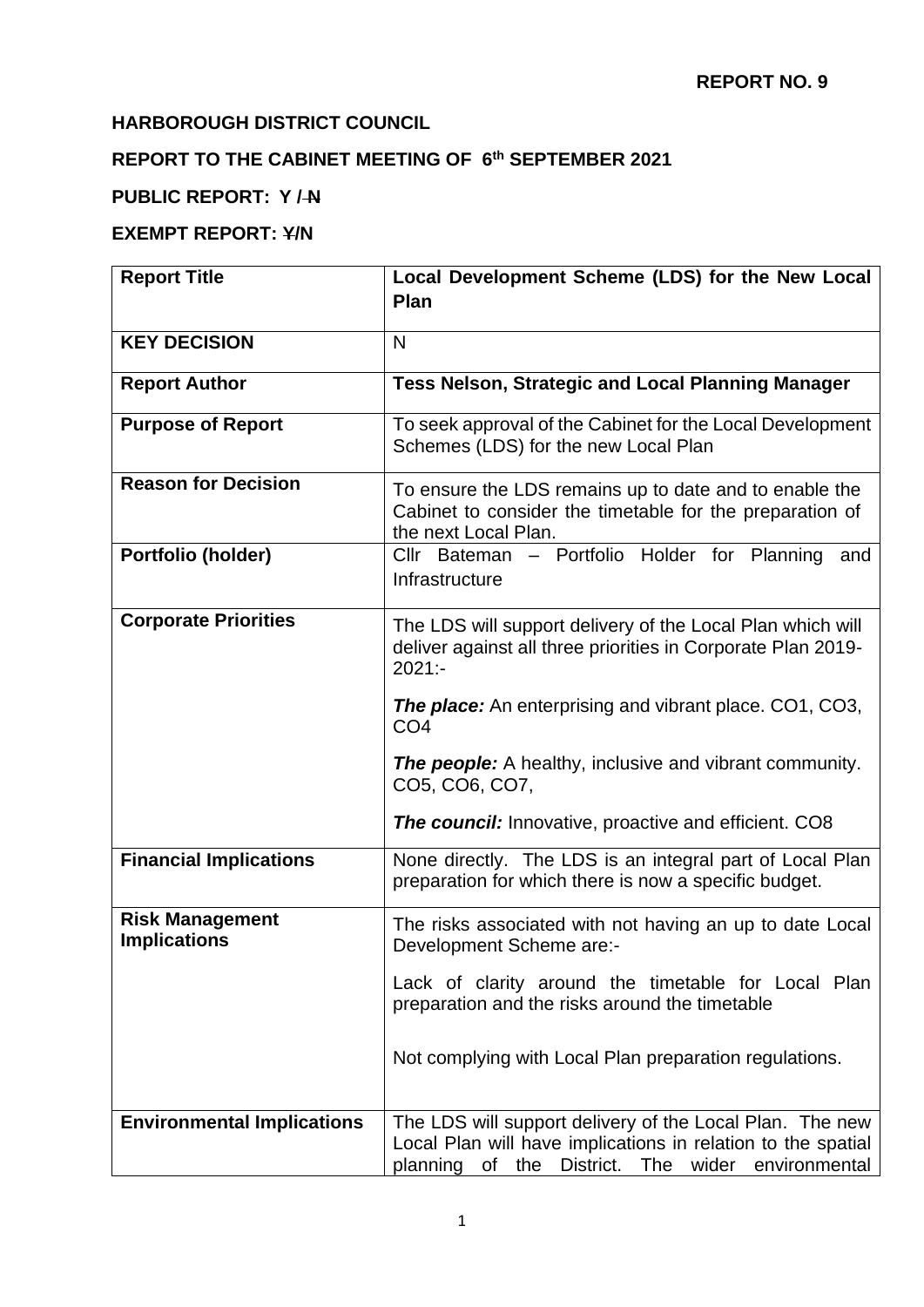|                                     | implications of development and associated infrastructure<br>will be assessed through the Sustainability Appraisal of the<br>Local Plan.                                                                                                       |
|-------------------------------------|------------------------------------------------------------------------------------------------------------------------------------------------------------------------------------------------------------------------------------------------|
| <b>Legal Implications</b>           | The LDS is an essential part of complying with Local Plan<br>regulations set out in the Planning and Compulsory<br>Purchase Act 2004 and associated regulations (Town and<br>Country Planning (Local Planning) (England) Regulations<br>2012.  |
| <b>Equality Implications</b>        | The LDS will support delivery of the Local Plan. An<br>Equalities Impact Assessment for the Local Plan will be<br>prepared and regularly reviewed as part of the Local Plan<br>making process.                                                 |
| <b>Data Protection Implications</b> | The LDS will support delivery of the Local Plan. Any<br>consultation on the Local Plan will be carried out in<br>compliance with the provisions of the GDPR and the Data<br>Protection Act 2018.                                               |
| <b>Consultation</b>                 | Public consultation is an integral part of the Local Plan<br>making process, but there is no requirement for public<br>consultation on the LDS itself. The LDS will be published<br>on the Councill's website.                                 |
| <b>Options</b>                      | Option 1: Cabinet agree the LDS. This is the recommended<br>option.                                                                                                                                                                            |
|                                     | Option 2: Cabinet does not agree the LDS. This is not the<br>recommended option because taking this option would<br>lead to a lack of clarity around the timetable for Local Plan<br>preparation and associated the risks around the timetable |
| <b>Background Papers</b>            | Previous report(s):                                                                                                                                                                                                                            |
|                                     | Local Plan Review, Cabinet July 2021 available here                                                                                                                                                                                            |
|                                     | Scrutiny Panel, 29th July 2021                                                                                                                                                                                                                 |
|                                     | Current LDS (for adopted Local Plan)<br>www.harborough.gov.uk/local-development-scheme                                                                                                                                                         |
|                                     | Council Constitution Part 4 (4): Executive Panel<br><b>Procedure Rules</b>                                                                                                                                                                     |
| <b>Recommendation</b>               | <b>That Cabinet resolve to:</b>                                                                                                                                                                                                                |
|                                     | (1) Approve the Local Development Scheme (LDS) for<br>the next Local Plan, set out at Appendix A;<br>(2) Publish the Local Development Scheme on the<br><b>Council's website;</b>                                                              |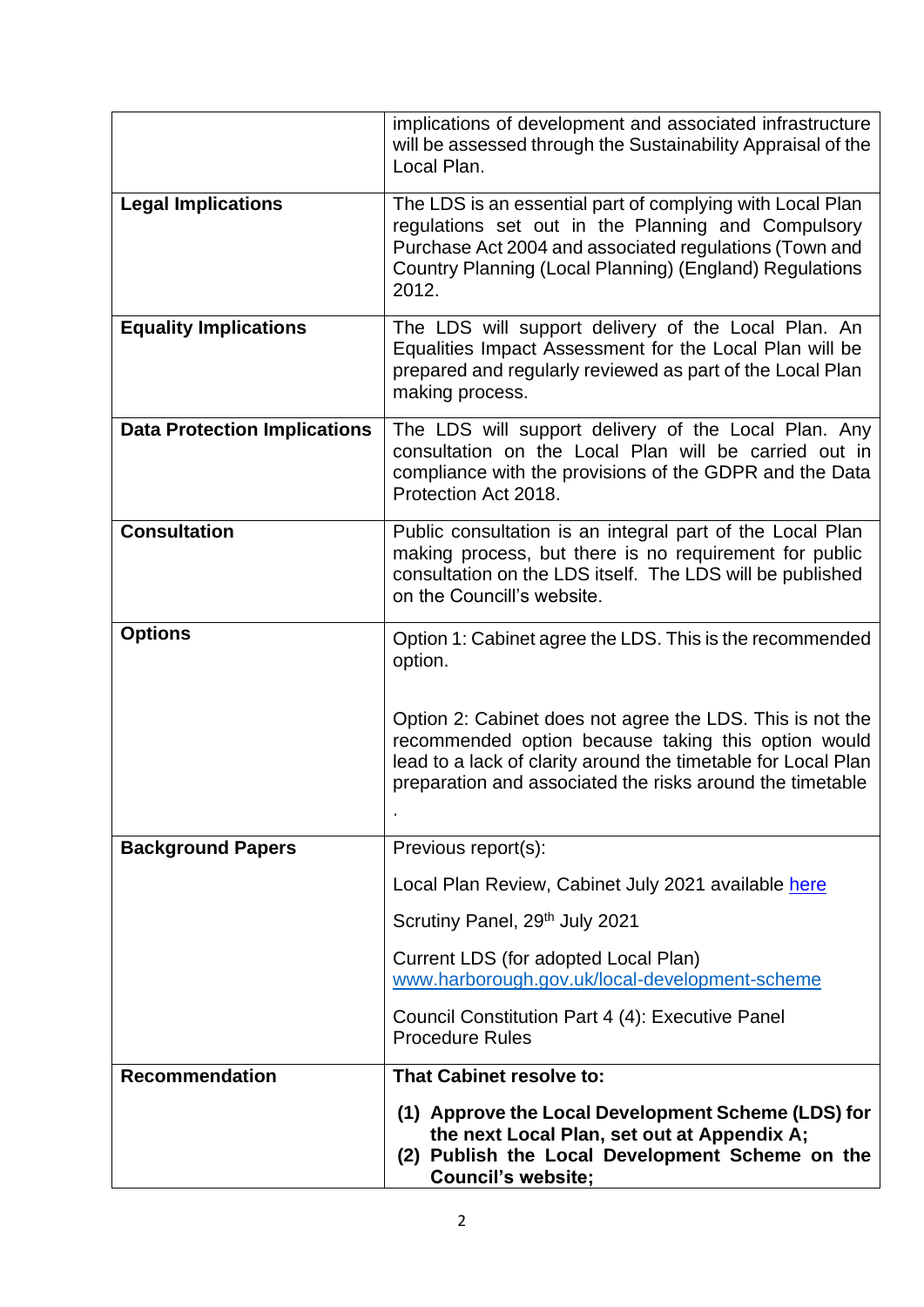| (3) Keep the Local Development Scheme under<br>review and receive further reports if the LDS<br>requires updating and/or review; and<br>(4) Establish a Local Plan Advisory Panel to operate<br>under the Terms of Reference set out at Appendix<br>В. |
|--------------------------------------------------------------------------------------------------------------------------------------------------------------------------------------------------------------------------------------------------------|
|--------------------------------------------------------------------------------------------------------------------------------------------------------------------------------------------------------------------------------------------------------|

### **1 Introduction**

- 1.1 The Council has a duty to prepare, publish and maintain a Local Development Scheme (LDS) for the District.
- 1.2 In July 2021, the Council's Cabinet took the decision to begin the preparation of a new Local Plan. The Local Development Scheme sets out the timetable for the preparation of the new Local Plan, giving key production and public consultation stages as well as outlining the subject matter and geographical extent. It also enables the local community to find out about planning policies for their area by setting out the documents which currently form the development plan for Harborough District. The LDS is also an opportunity to provide information on any Supplementary Planning Documents to be prepared.
- 1.3 This new LDS (see Appendix A) will replace the December 2017 version which set out the timetable for the adopted Harborough Local Plan 2011-2031 (adopted in April 2019).

## **2. Key Facts**

- 2.1 The Harborough Local Plan 2011-2031 is a fundamental part of the 'plan-led' system. It was adopted in April 2019 and recently underwent an internal officer review. This review demonstrates that the Local Plan remains up to date and continues to deliver sustainable development across the District. However, the review identified that a recent significant increase in Leicester's housing need. combined with the requirement to meet resultant unmet need within Leicester and Leicestershire through the Duty to Cooperate, is likely to result in the need to update the Harborough Local Plan.
- 2.2 In recognition of the time needed to prepare a local plan, on 5th July 2021, Cabinet took the decision to begin preparation of a new Local Plan as a full update to the adopted Harborough Local Plan 2011-2031 (the Cabinet report is available [here\)](https://cmis.harborough.gov.uk/cmis5/Meetings/tabid/73/ctl/ViewMeetingPublic/mid/410/Meeting/5605/Committee/807/Default.aspx).
- 2.3 In order to keep local communities and other stakeholders informed of local planning activity, the Council is required to prepare a Local Development Scheme (LDS) under Section 15 of the Planning and Compulsory Purchase Act 2004 (as amended). In relation to the new Local Plan, the LDS must specify:
	- the subject matter of the document to be prepared and the geographical extent to which it relates;